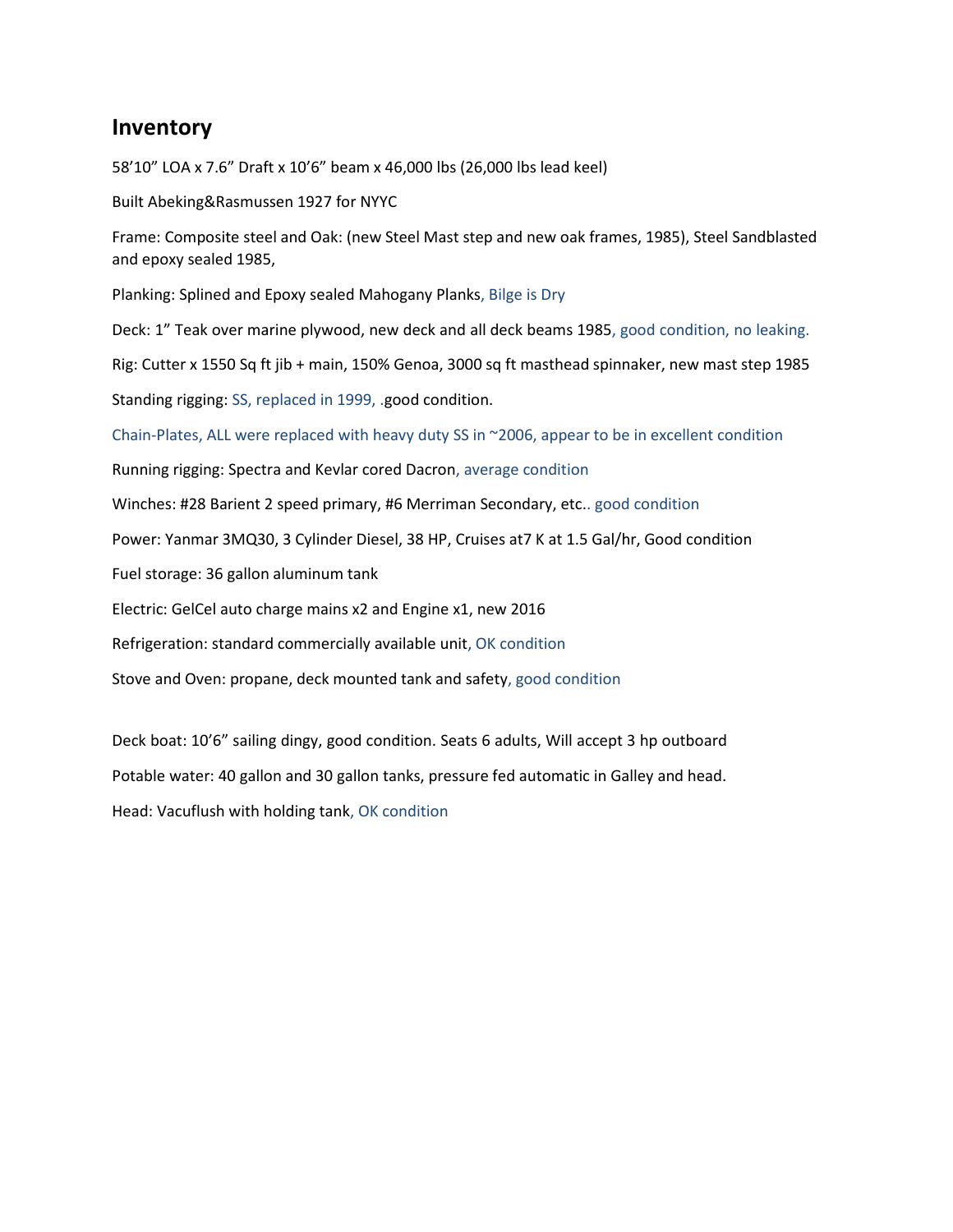## **SOME DETAILS:**

**T**he mast was designed and built in early 50's by Lapworth when the previous to my father Owner Hancock Banning owned the boat. It is 87' long when laid out on the warf as it was last month for refit. Electric wires are internal: masthead, 20 point and deck lights. Steel mast step was replaced at 1984-5 rebuild and is in good condition now. I keep the bilge clean and dry and freshly painted - a job I have performed since I was 12 years old!

**W**e run headsails at 3/4 headstay, as I mentioned, but a masthead drifter could be very useful. When my father raced in our local 10-meter class regattas in 60's and 70's we "measured" as nearly "11-meter" rating with masthead rig. At that time there were seven 10 mtR yachts actively racing in Newport Beach, California, my father 's Home port. We needed to race fair, so ran all headsails and spinnakers at the 3/4 point. Since those years, only Sally and Branta still exist, and with running backstay rigs makes spinnaker jibing risky with 3/4 rigs we have both agreed to run our Spinnakers Masthead. This is especially good for Branta as unlike Sally she has no jumper struts. The Lapworth mast is very sturdy though, and did fine for years of running the spinnaker at the 3/4 hound. This might be important if you need to rate exactly 10 meter class. If possible, you should convince all the other 10's to fly chutes masthead as you can safely carry 3000 sq ft sails, and be more competitive against modern boats. Achieving hull speed of 11+ knots in less wind is also thrilling! The long keel and large rudder make excellent control, with no tendency to broach in any conditions.

**S**pinnaker pole: presently using "old school" aluminum pole. It is from a Dennis Conner 12 meter, shortened a couple feet. With the extended mast track, I can still do a dip pole jibe without any trouble. I have a spruce reaching strut that is necessary in any close reaching.

**T**he 28ft Boom is low and extra strong as it is rigged to handle large headsails, including spinnaker sheets, from its end Bail and #3 winches mounted near its forward end. These same winches operate the boom-vang which snap-shackles to the aft shroud chain platers. The main sheet is 6:1 tackle with a #3 winch. This is adequate, but I have a nice #26 Barient that would be better suited for this job. I've been too busy to install it... Gooseneck is heavy duty and in excellent condition.

**W**inches: assorted Barient and Meriman mast winches with 2/1 wire reel two speed winch for main halyard. Barient winches on mast for Jib and Spinnaker halyards, etc., No shortcomings there. A pair of #28 two speed Barients for jib and spinnaker after-guy duty and replace the single speed #7 Merimans-presently in storage. .There are a couple more #26s I would like to use to replace the adequate but old fashioned #6 Merimans presently still used for spinnaker sheet or running back (depending upon the tack you are on). All such hardware will be included with the boat so you can decide what you want.

**C**hain plates: all new in ~2006: with, 1/2"x 2" highly polished heavy 304 stainless steel plate curved to exactly fit inside the hull in excellent condition today.

**D**eck boat: "Branta ll" launches easily with main halyard winch and rides nicely from a boat pole while at anchor. (Boat pole stows easily for cruising and unrigs easily to clear for racing). It is a pleasant to sail "SouthCoast 10" dingy that is similar to a Lehman-10. I recently rebuilt her, replacing most of the wood work. The mast has a spline so it easily stows aboard the dingy. We have used up to 3 hp outboard on it as well. When cruising, we also stow SCUBA gear and other toys in the dingy to keep them out of down below. Room for a couple of kayaks aboard as well. I handy "Boat Pole" rigs easily for keeping the dingy clear of the hull during anchoring out adventures.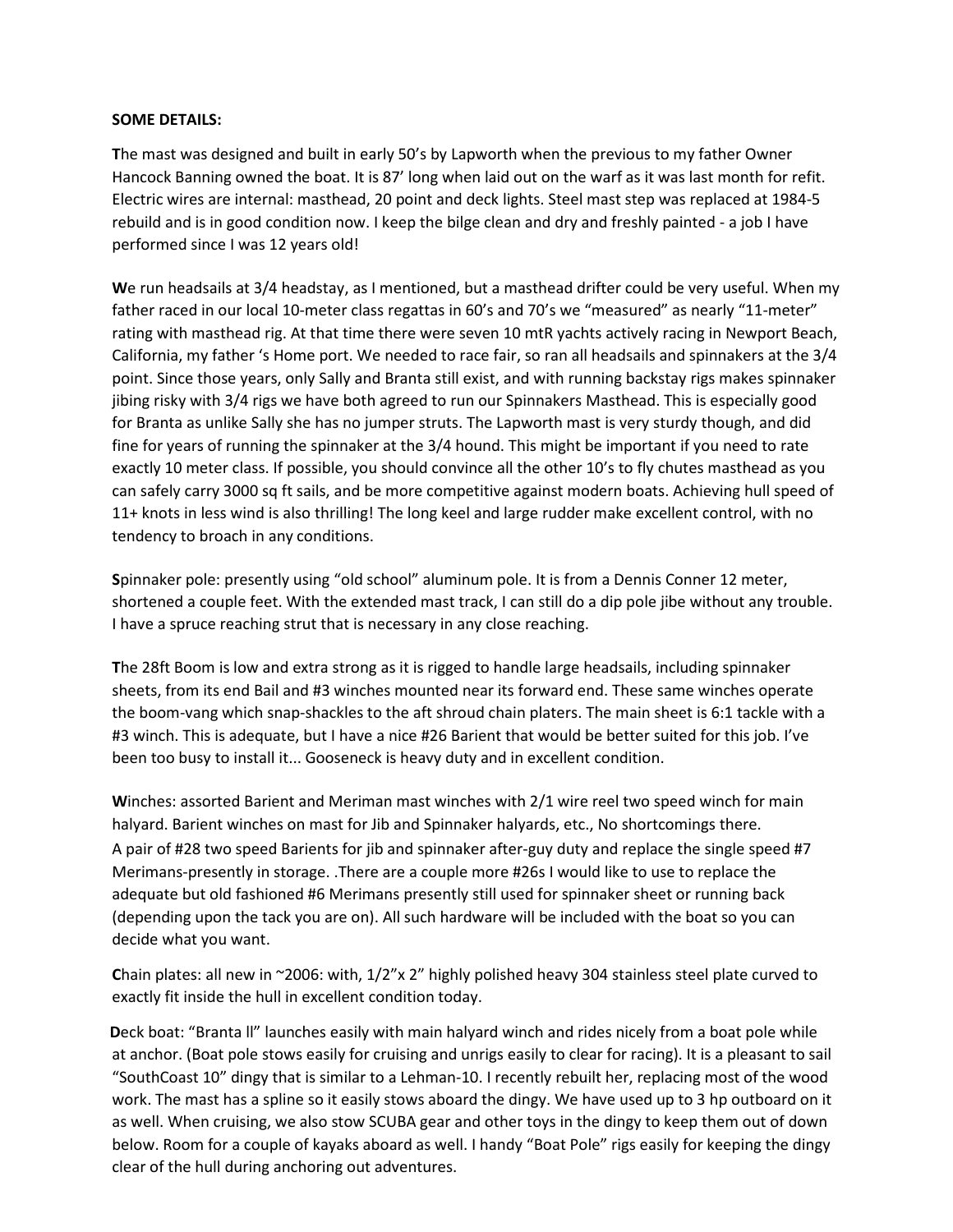**S**wim ladder attaches port or starboard. Recently renewed with lightweight with Sapele Mahogany and has two firm steps below the waterline so is very comfortable to get in and out of the water, even with flippers on.

**C**ockpit: self-draining, room for 8 people easily. Has nice mahogany folding table for snacks. I also built a convenient conversion that allows sleeping in the full width. In California, where it almost never rains, this the favorite place to sleep! There is a handy cockpit sun awning that folds up and stows easily when under way.

**T**iller: Hickory, has a, nice grip and handles the boat easily. Cutter rig balances well in any condition.

**R**ope locker, Sail hardware and cockpit cushions stow under cockpit seats.

**L**azarette area: Dock-lines and bumpers stow here. A stainless steel BBQ grill attaches to an aft stantion for cruising.

**B**attery charging: There is a stern box that can be mounted for cruising. It makes a nice stern "observation seat", and has room for a small "Honda" gasoline generator and fuel storage3 container for backup batteries charging. This makes cruising a little more flexible to not have to rely on engine main generator for battery charging duties. Refrigerator is main power drain when cruising, but all the DC florescent lights below are more than adequate, but could be replaced with LED lighting now that they are so much more efficient.

**A**nchor tackle: 40 feet of heavy chain and 300' of nylon hawser are permanently rigged forwards. Day anchorage uses a lightweight folding "PBY" anchor for cruising. The heavy chain does the work! There is a large storm anchor and also a small Danforth with hand tackle for bow-and-stern situations. I have a demountable roller for the bow, but no anchor windlass. The long overhanging now can be used to advantage when hoisting anchor as when the crew pulls one heave and then holds, the bow dips then rises, putting considerable force on the anchor should it be fast in the bottom. If necessary, the jib winch can be put to use in a blow.